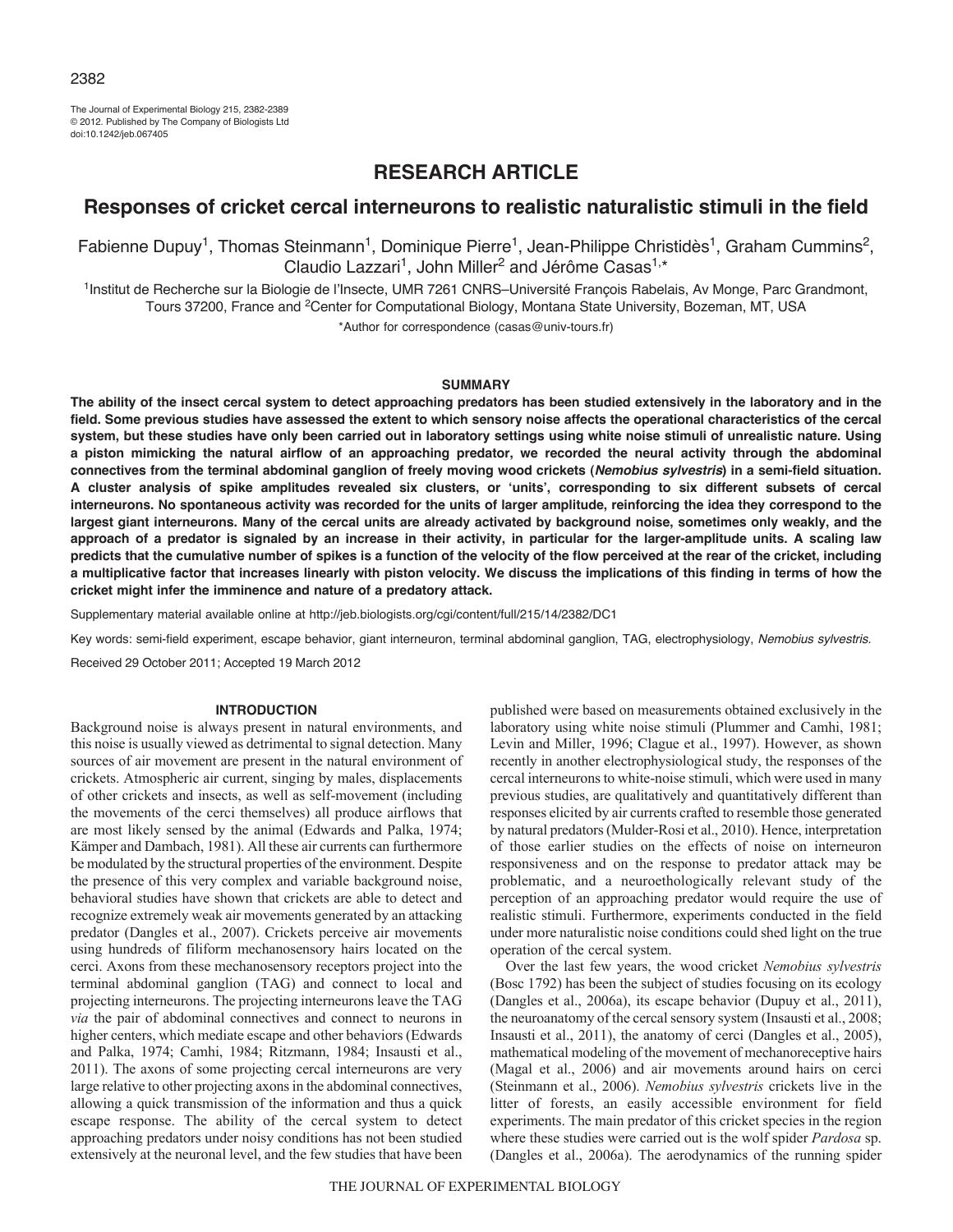have been described (Casas et al., 2008) and can be reproduced using a mechanical device (Dangles et al., 2006b). The specific aim of the present study was to study the responsiveness of cricket cercal interneurons to naturalistic stimuli in the presence of ambient environmental noise. We analysed the spiking activity elicited in response to object movements in the field, measured electrophysiologically in the connectives from the TAG to higher centres.

## **MATERIALS AND METHODS Insects**

Juveniles of *N. sylvestris* belonging to instars 7 to 9 [posterior femur size superior to 3.85mm (Campan, 1965)] were used. Crickets were captured in the forest in the surroundings of the city of Tours  $(47°23'N, 0°41'E)$ , France, during the summer of 2007 and maintained in plastic boxes  $(53\times30\times35\,\text{cm})$  at room temperature (between 17 and 25°C) under natural light:dark cycles. Water and food (dry cat food) were provided *ad libitum*, supplemented from time to time with fresh fruits. Only crickets with intact cerci were used.

#### **Insect preparation**

A cricket was placed under a  $CO<sub>2</sub>$ -loaded atmosphere for 30s. To allow insertion of fine wire electrodes, the cricket was then fixed on a glass strip, ventral side up (Fig.1), using a low-meltingtemperature dental wax. Only the leg tips and a small area of the abdomen were fixed, to allow subsequent release of the cricket without injuries after the placement of electrodes. The cuticle was opened at the level of the seventh sternite. The fatty tissue was removed to expose the connectives between the fourth and fifth (terminal) abdominal ganglia. Silver wire electrodes  $(25 \,\mu m)$ diameter), insulated except at the endings, were used to record spikes through one of the two paired connectives. One end of the recording electrode was bent to form a hook and placed around one connective, using a micromanipulator (Ee in Fig.1A,B). The access window in the cuticle was then covered with a piece of Parafilm® fixed with dental wax. The wax was also used to fix the electrode to the Parafilm® and the cuticle at its point of entry into the abdomen (Fig.1A, red circles). The reference electrode (Er in Fig.1A) was introduced in a small aperture made in the thorax between middle and hind legs. A drop of dental wax was used to fix the electrode at its point of entry into the body and to close the aperture (Fig.1A, red circles). A second point of fixation was done for both wires on the ventral side of the abdomen some millimeters away from the first points of fixation (Fig.1A, red circles). The electrodes were then fixed to the dorsal side of the abdomen by one or two drops of wax on the first segment of the abdomen for the reference electrode and in the middle of the abdomen for the recording electrode (Fig.1C, yellow arrowheads).

## **Piston stimulation**

Crickets were stimulated using a piston (LAL35 actuator/LACI controller, Cedrat Technologies, Meylan, France) that has been used and tested in previous studies (Dangles et al., 2006b; Dangles et al., 2007; Dupuy et al., 2011). The piston's displacement was precisely controlled using macro commands *via* hyperterminal software and the RS 232 port of a laptop. Three different piston velocities were used to stimulate the cricket  $(16, 26 \text{ and } 37 \text{ cm s}^{-1})$ , corresponding to velocities within the range recorded for spider attacks (Dangles et al., 2006b). An extension cable (8mm diameter) was added to the piston to enable precise manual positioning, 4 to 5mm from the cricket, and orientation (oriented to the rear of the insect) of the effective stimulus



Fig. 1. Insect preparation. (A)Two electrodes are placed in the insect body, one to serve as a reference (Er) and the other for nerve recording (Ee). Electrodes were fixed to the body at several points with dental wax (red circles). (B)The hook-shaped Ee electrode was placed and bent around one connective just anterior to the terminal abdominal ganglion (TAG). (C)Both electrodes were fixed with the dental wax to the dorsal side of the thorax and the abdomen (yellow arrowheads), allowing the cricket to move freely.

source with respect to the animal for each trial. The piston displayed some deceleration before reaching its full extension, and showed some oscillatory behavior at the termination of its movement. All of our analyses were restricted to data occurring before the onset of the piston deceleration, so that any spikes elicited by these fluctuations were eliminated. The velocity *versus*time profiles of air currents generated by the moving piston have been measured precisely, over a wide range of piston velocities, using particle image velocimetry (PIV) by our team, and are reported elsewhere (Dangles et al., 2006b). The measurements have been repeated over the years and have been found to be quite stable and consistent. We used those calibrations to determine the air current velocities generated in the experiments reported here.

## **Recording setup**

The recording electrode was connected through a pre-amplifier  $(\times 10)$  to an amplifier integrated with an A/D converter  $(\times 10)$ IDAC02, Intelligent Data Acquisition Controller, Syntech, The Netherlands). All amplification was done in AC mode. Data were collected using commercially available software (Autospike, Syntech).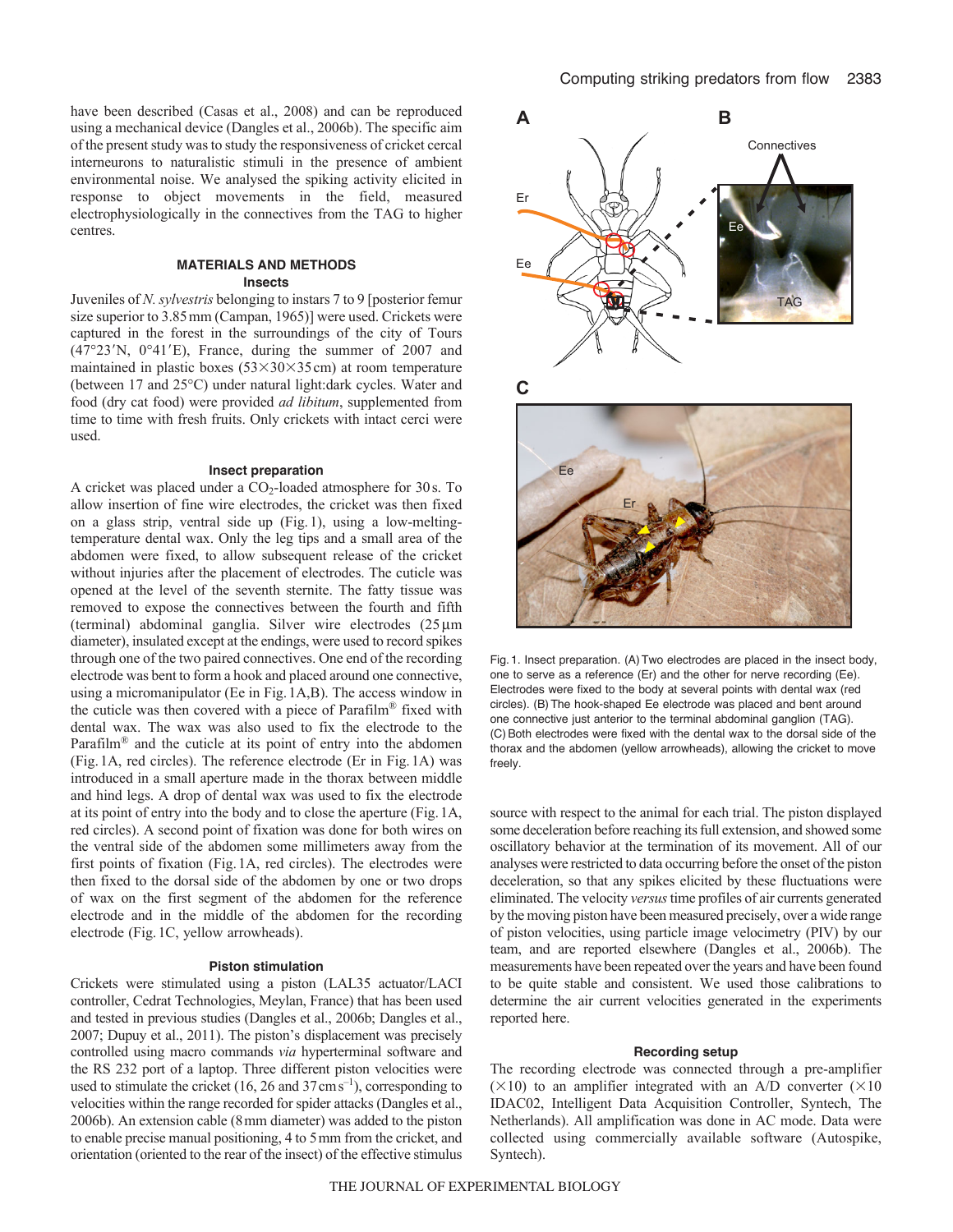## 2384 The Journal of Experimental Biology 215 (14)

Experiments were filmed using a CMOS RDT/16 high-speed video camera using an f2.8/28–75mm lens, producing a field of view of  $8 \times 8$  cm around the cricket (DRS Data & Imaging Systems, Oakland, NJ, USA). Recordings were made at  $800$  frames  $s^{-1}$  at a resolution of  $1024\times624$  pixels. Video data were acquired using MiDAS 2 software (Xcitex, Cambridge, MA, USA). A pre-triggered recording mode was used, which allowed recording between 110 and 875ms before stimulation. High-speed video recordings revealed the occurrence of a consistent delay of approximately 15ms between the triggering pulse and the beginning of the piston displacement. This delay was taken into account in the analysis of the data.

## **Data recording**

Control recordings were conducted in the laboratory using five crickets. The crickets were kept fixed to the glass strip in order to reduce air movements that could stimulate the cerci. In these conditions, background activity through the abdominal connectives was recorded in the absence of any stimulation.

Experiments were conducted outside the laboratory, with the preparations exposed to ambient air turbulence. The cricket and piston were positioned on an artificial substrate made of a sheet of paper ( $210\times297$  mm), to facilitate video recording. In these semifield conditions, 11 freely moving crickets were used. We videorecorded the experiments in order to monitor the exact trajectories of the piston and the movements of the crickets. Each cricket was stimulated two to four times with each one of the three different piston velocities used in a random sequence  $(16, 26 \text{ and } 37 \text{ cm s}^{-1})$ .

#### **Data analysis**

The analysis of the electrophysiological spike train data was carried out using the MIEN software package (Model Interaction Environment for Neuroscience, Bozeman, MT, USA, freely available at http://mien.msu.montana.edu/) supplemented with MATLAB® routines. As the first step in the analysis, we eliminated low-frequency baseline fluctuations from the electrophysiological recordings using the band-pass filters 500–10,000, 1000–10,000 and 1500–10,000Hz, in sequence. A sinusoidal electrical radiative noise created by the actuation of the piston was then removed by subtracting a sinusoidal function having the same amplitude, phase and frequency (2 kHz) as the noise. A threshold just above the noise was then chosen for extraction of axonal spikes. To compensate for the relatively low sampling rate (20,833Hz), the spike minimum value was estimated using interpolation methods. The interpolation was linear for the minimum slope, operating on the first derivative. It was also linear, but operating on the second derivative, for the maximal slope. Both are estimated by center difference.

The distribution of amplitudes of background and stimuluselicited spikes from a single preparation is shown in Fig.2A, with the smallest amplitude units to the left and the larger amplitude units to the right. The distribution is very non-uniform, and spans a range corresponding to a factor of five in amplitude. Note that the amplitude scale is in arbitrary units: the recorded absolute amplitude of the spikes in a single preparation depended on several technical factors related to the coupling impedance between the electrode and the nerve.

Visual inspection of the distribution shows several clusters. A statistical cluster analysis was performed on minimum distributions using MIXMOD 2.1.1 (Biernacki et al., 2006) with the 'Bayesian information criterion' parameter used as the criterion for the goodness of fit. Across all data sets used for our data analysis, a maximum of six clusters were obtained (and used as the template),



Fig. 2. Histograms of the spikes recorded extracellularly from one animal, at the connective between the fourth and the fifth (terminal) ganglia. The *x*axes are spike amplitudes in arbitrary units, and the *y*-axes are the number of spikes recorded at that amplitude. (A) Distribution of recorded spike amplitudes (blue histogram), overlaid with six Gaussian functions calculated from the Gaussian mixture model algorithm (red curves). (B) Scale and translation transformations used to match this set of six calculated Gaussian functions (red in A) to another set of four Gaussian functions extracted from recordings obtained from a different animal (black curves). (C)The same six thresholds or ʻcut points' (dotted lines) were used to analyze all recordings on the basis of the model template.

with an average of three to four for a typical recording (Fig.2). It is known that there are more than six air-current-sensitive projecting interneurons in each connective, and that subsets of the projecting axons have similar diameters (Insausti et al., 2008). For example, there is a set of two interneurons (identified as 10-2 and 10-3) that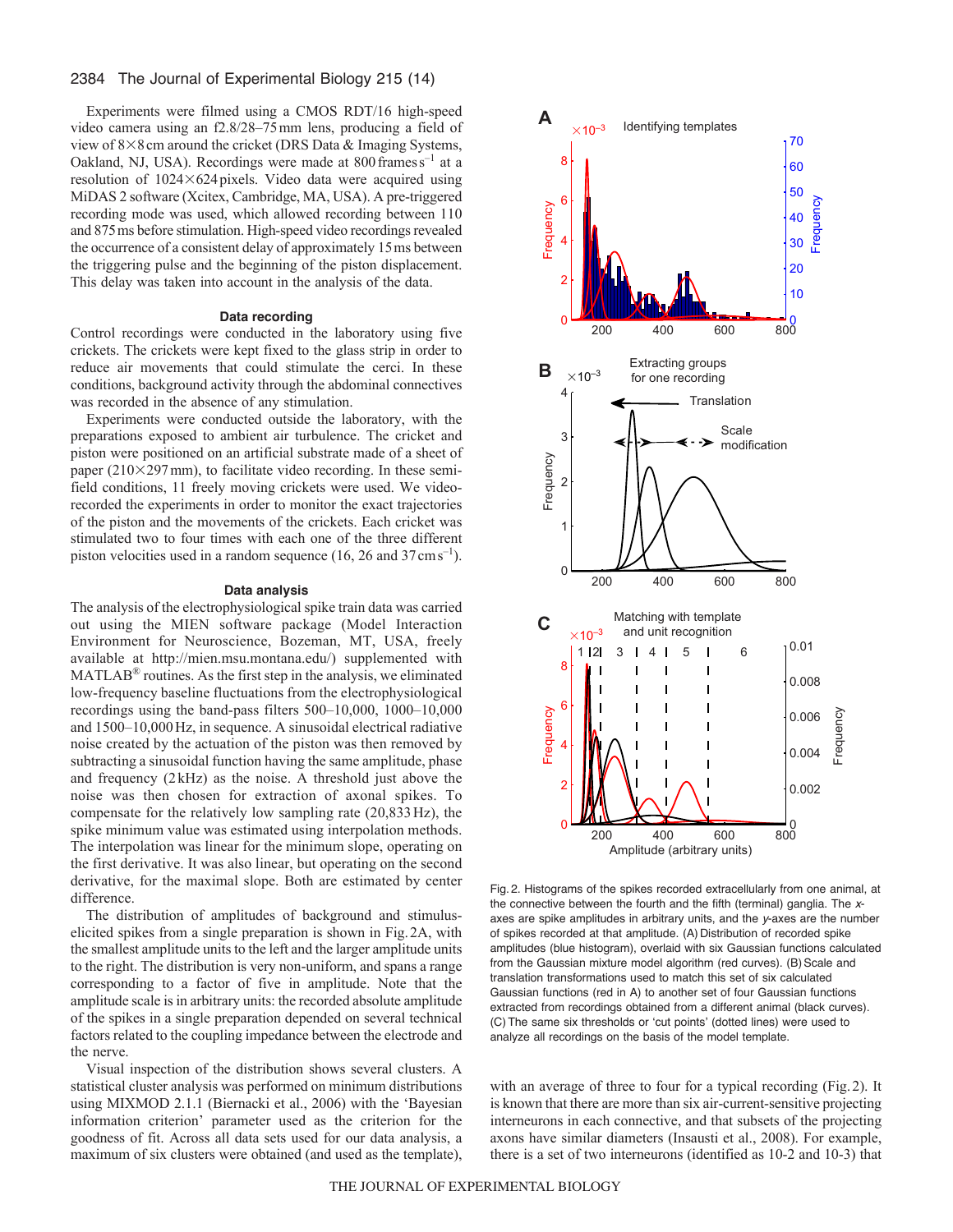have indistinguishable diameters, and would therefore be expected to have indistinguishable action potentials as recorded by extracellular electrodes. Thus, we conclude that the observed clusters correspond to six different subsets of cercal interneurons, each subset of which has similar axon diameters within the subset. For the remainder of this report, we therefore refer to these six clusters as 'unit groups'. Unequivocal identification of the specific identified interneurons belonging to each of the different amplitude groups was not possible in this study; however, for our purposes, that information was not necessary.

Curves representing the clusters extracted from all preparations were compared and scaled to the template through translation and scaling operations (Fig.2B). Recordings that didn't show a good match to the template were discarded (supplementary material Table S1). The translation and scaling factors were calculated using the values of the mean of the Gaussian curves given by MIXMOD for both recordings. If A1 and A2 are the means of the first and second Gaussian curve of the red lines (Fig.2A) and B1 and B2 are the means of the first and second Gaussian curve of the black lines (Fig. 2B), the definitions are:  $scale=(A2-A1)/(B2-B1)$  and translation= $(B1 \times scale)$ –A1.

Translations and scale modifications were applied to values of voltage recorded as:

$$
Voltage_{new} = Voltage_{recorded} \times Scale - Translation. \tag{1}
$$

The same thresholds were used for all recordings. For all subsequent analysis, the spikes were sorted into amplitude groups based on a division of the distributions into six clusters, as shown in Fig.2C. Cluster 6 corresponds to the spikes of largest amplitude, and cluster 1 corresponds to spikes of smallest amplitudes.

If a cricket moved during the onset of piston movement, the associated data were discarded from the data set to make the analysis and interpretation more accurate. However, it is relevant to have freely moving crickets as it indicates that the animals were in conditions as close as possible to natural conditions. After the data analysis and avoiding multiple recordings for the same individual, a subset of 18 recordings was kept (eight recordings for  $16 \text{ cm s}^{-1}$ , five for  $26 \text{ cm s}^{-1}$  and five for  $37 \text{ cm s}^{-1}$ ) (see supplementary material TableS1).

The precise moment where the piston starts decelerating was extracted from the videos. For further analyses, only spikes occurring before these moments were taken into account. The number of spikes occurring during the 1s period before the piston was moving, in the laboratory and in the field, were compared using the Wilcoxon rank sum test.

#### **RESULTS**

The crickets did not show a strong escape response when stimulated by the piston. Only some leg movements or small turns were observed with a few crickets (8% of the recordings).

#### **Spontaneous activity**

The spiking activity through the abdominal connective was recorded in the field and in the laboratory, in the absence of stimulation, to investigate the effects of the natural ambient air currents present in the field (Fig.3). To estimate the average spontaneous activity in the absence of stimuli, we took one sample from each of the 11 animals (at random if more than one was available) and averaged across animals. The background noise was low in the laboratory, and we can assume that the activity recorded in this condition corresponds primarily to spontaneous activity. Spontaneous spikes were only observed for unit groups 1, 2 and 3. No spontaneous



Fig. 3. Histogram of the number of spikes (±s.e.m.) for the six different unit groups identified during 1 s in the absence of any stimulus (i.e. no piston movement) recorded in the field (gray bars) and in the laboratory (white bars). Statistics correspond to Wilcoxon rank sum tests (\**P*<0.05; n.s., not significant).

activity was recorded for units groups 4 through 6. The activity of all six unit groups was higher in the field than in the laboratory, and this difference was statistically significant for unit groups 3 and 4, suggesting that the neurons responded to ambient air currents present in the field. Responses to background noise in the field varied from unit to unit. Only spikes from unit groups 4 to 6 were used in the following analyses, as they most likely correspond to the largest diameter neurons. Indeed these neurons have the fastest transmission to higher centers and should be the ones involved in the first reaction of the cricket.

## **Neural activity evoked by an approaching piston**

The three panels in Fig.4 show raster plots of the spikes generated by neurons in unit groups 4, 5 and 6 (i.e. the three groups with the largest amplitude units) as a function of time, during a 3s window bracketing the piston movement, for three different piston velocities (i.e.  $16$ ,  $26$  and  $37 \text{ cm s}^{-1}$ ). Each graphic includes the 2s period preceding initiation of piston movement, and a period starting (at time zero) when piston movement is initiated. The duration of piston movement is shaded in gray. Note that the total excursion of the piston was different for each recording as the piston started decelerating at a different time for each recording. Despite interindividual variability, the number of spikes shows an increase during piston movement. The spiking activity before the onset of piston movement corresponds to the activity induced by natural ambient air currents, as observed in the previous analysis (Fig.3).

#### **From movement to flow velocity**

Earlier studies have shown that the piston-evoked airflow velocity at a cercus at any point in time depends upon two factors: the speed of the piston and the distance of the piston from the cercus at that time point. To relate the observed piston-induced spiking activity to the flow velocity produced by the approaching piston, we computed the spiking responses of unit groups 4, 5 and 6 as functions of the distance and time between the piston and cricket. The results are shown in Fig.5.

The data points represent the cumulative number of spikes generated as a function of the time between the initiation of piston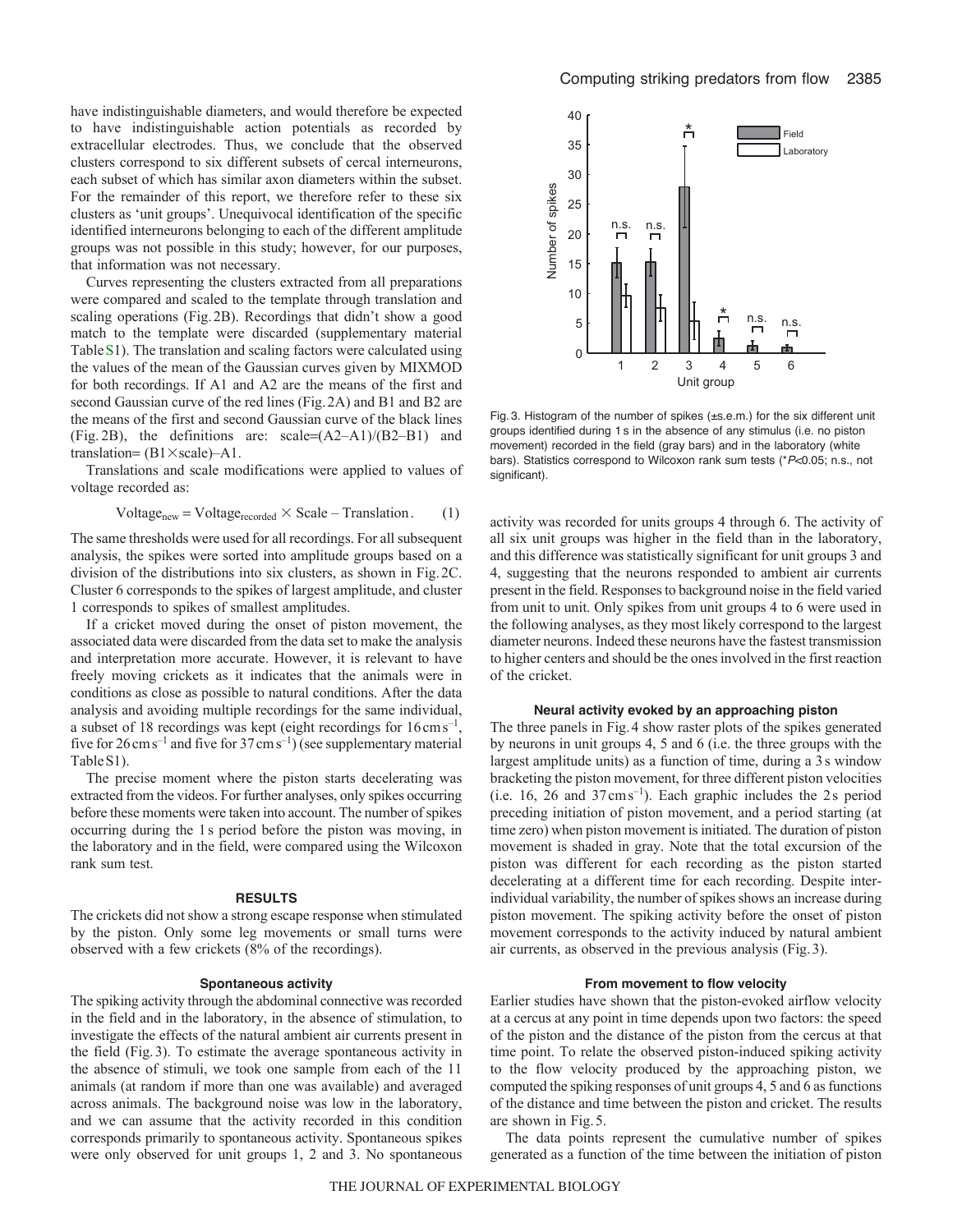

Fig. 4. Raster plot of spikes from unit groups 4, 5 and 6 as a function of time. Gray bars represent the time during which the piston moved, starting at *t*=0 s. For the piston moving at 37 cm s<sup>-1</sup>, *N*=5; for the piston moving at 26 cm s<sup>-1</sup>, N=5; and for the piston moving at 16 cm s<sup>-1</sup>, N=8. For each individual, some vertical jitter was applied to avoid overlap of points.

movement and the time to piston 'virtual contact' with the cerci, i.e. the time at which the piston would have contacted the cercus if movement would have continued. Video-camera-based measurements of the distance  $d$  and the piston velocity  $V_p$  enabled us to calculate this virtual time to contact  $t$ , using the simple relationship  $t=d/V_p$ . Note that the neural response is expressed as the total cumulative number of spikes generated by all three unit groups for all individuals, starting from the onset of the piston movement and running until the beginning of its deceleration. At higher piston speeds, there were more spikes for the same time interval. This is expected, because the piston moved through a larger distance per unit time for successively higher velocities: for the same amount of time before impact, the piston is much further from the cricket at high velocities than at low velocities. Hence, the spiking occurs within a shorter time window at high velocities.



Fig. 5. Responses of units in groups 4, 5 and 6 during piston movement for three piston velocities. The graphs represent the cumulative distribution of spikes as a function of time to virtual impact. The time=0 points correspond to the spikes generated at the instant when the piston would have hit the cercus. The lines are the predicted cumulative distribution of spikes computed using the flow velocity at the rear of the animal multiplied by a factor *s*, which is a linear function of the piston velocity (the scaling relationship is shown in the inset). For 37 cm s<sup>-1</sup>, s=5.65 and  $R^2$ =0.98; for  $26 \text{ cm s}^{-1}$ , *s*=2.65 and *R*<sup>2</sup>=0.96; and for 16 cm s<sup>-1</sup>, *s*=1.45 and *R*<sup>2</sup>=0.99.

Visual inspection of the three data sets plotted (Fig.5) shows that most of the data points in each set fall along a well-defined curve. We assume that the flow produced is the potential flow produced by a sphere of equivalent diameter and that the legs do not produce any high frequency signals with large amplitude, and we neglect the effect of the ground. These assumptions were found to be valid in a study conducted by other authors (Kant and Humphrey, 2009), which uses previous data from our piston. Starting with these very simple assumptions, we derived a function that fits the observed data trends extremely well, as described below. The function fitted to each data set is plotted in each panel in the corresponding color. We note that for the highest piston velocity (i.e. top panel, red curve), the spikes that occurred earlier than 50ms before virtual impact (plotted with open circles) deviate substantially from the curve defined by the remainder of the data points. We chose not to use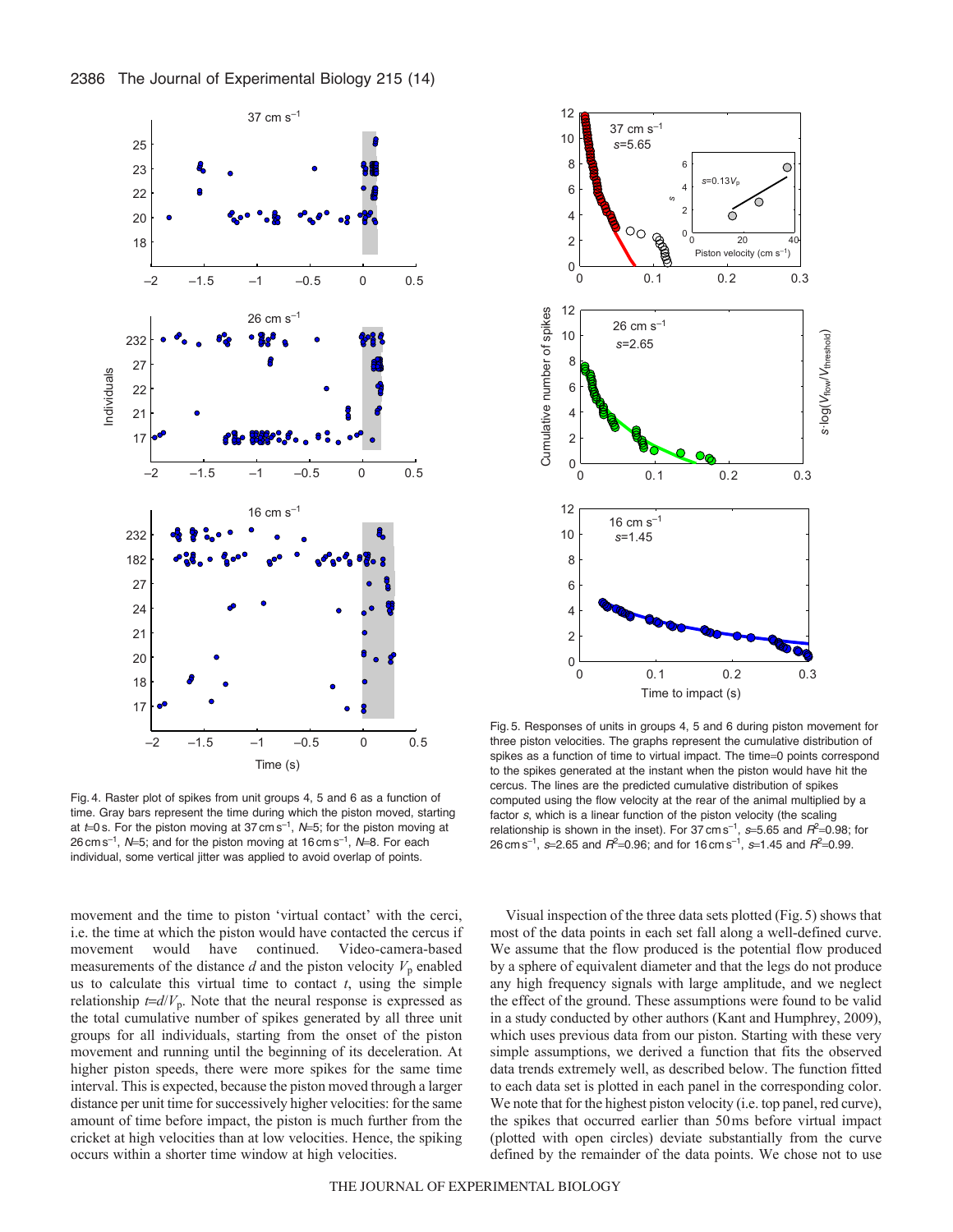those early data points for fitting the red curve. This is because the air currents corresponding to these spikes corresponded to extremely low air current velocities, and the precise timing of these spikes was most likely perturbed by noise.

The function for the plotted curves was derived as follows. First, we postulated that the cumulative spike count would have some dependency on the velocity of the airflow at the cerci as a function of time. The function describing the relationship between the velocity of the piston tip and the air velocity at the cercus is (all velocities in  $\text{cm s}^{-1}$ ):

$$
V_{\text{cercus}} = V_{\text{p}} \frac{\left(\frac{d}{2}\right)^3}{\left(D_{\text{p}} + \frac{d}{2}\right)^3},\tag{2}
$$

where  $V_{\text{cercus}}$  is the air velocity at the cercus,  $V_p$  is the velocity of the piston,  $D_p$  is the distance of the piston head from the cercus and *d* is the diameter of the piston (Kant and Humphrey, 2009), 8mm for our experiments, which has been shown to correspond well with a typical predatory spider.

Starting with this equation, we determined that an excellent fit to the observed data could be obtained by the following equation:

$$
N_{\text{cumul\_spikes}} = s \left[ \log \left( \frac{V_{\text{cercus}}}{V_{\text{threshold}}} \right) \right],\tag{3}
$$

where  $V_{\text{threshold}}$  corresponds to the threshold air current velocity, below which the system cannot respond reliably. For this system,  $V_{\text{threshold}}$  was set at 0.003 cm s<sup>-1</sup> on the basis of previously published data (Shimozawa and Kanou, 1984). Thus, the only unconstrained variable in this equation is the scalar quantity *s*.

For each of the three data sets, we calculated the value for *s* that gave the best fit of the curve for cumulative spikes (i.e.  $N_{\text{cumul\,\,spikes}}$ ) to the data points. The three values for *s* that gave the best fits to the data (i.e. the colored lines superimposed on each data set in Fig.5) are plotted in the insert of the top panel in Fig.5. Note that the three *s*-values fall along a simple linear function of piston velocity:

$$
s = 0.13Vp.
$$
 (4)

Note, then, that Eqns 2, 3 and 4 can be combined and rearranged to yield the following equation:



The possible significance of this relationship is discussed below.

#### **DISCUSSION**

The specific aim of this work was to characterize the spiking activity through the connectives from the TAG to higher nervous centres elicited in response to object movements that mimicked natural predators in the presence of natural ambient noise. We demonstrate that many projecting interneurons in the cercal sensory system are activated by the stimuli we used. We also describe a scaling law between the cumulative number of spikes and the velocities of both the approaching object and the airflow at the cricket rear with potential behavioral significance.

## **Linking electrophysiology to functional morphology**

It was not possible to match each unit to a particular interneuron. Nevertheless, we can reasonably assume that the relative amplitudes of the different units correspond to their relative axon diameters, i.e. a signal of large amplitude corresponds to a large axon. Unit group 1 would then correspond to the smaller neurons and unit group 6 to the largest ones. In fact, the spikes from the neuron or neurons in unit group 6 were the largest spikes that were observed in the recordings. No spontaneous activity was recorded for the larger amplitude units (4, 5 and 6), reinforcing the idea they correspond to the largest giant interneurons. Indeed, previous authors also did not record spontaneous activity for such neurons (Murphey et al., 1977). According to the anatomical description of the cercal system of this species there are nine so-called 'giant interneurons', with one or two having the largest diameter axons and a few others having smaller but similar diameters (Insausti et al., 2008). We do not know whether the largest amplitude units we recorded correspond precisely to the interneurons identified as the lateral giant interneuron and medial giant interneuron in other species, nor do we know whether the giant interneurons in the species studied here fire spontaneously. The answers to these questions would require intracellular recordings. Thus, it appears that our behaviorally realistic stimuli elicited responses from a group of cercal interneurons that spanned the entire range of axon diameters.

## **Nervous activity in semi-field conditions and response to natural ambient air currents**

The activity recorded in the laboratory while the cerci were not actively stimulated corresponds to their spontaneous background activity to very low ambient noise. Under semi-field conditions, the increased level of baseline spiking activity (i.e. in the absence of piston-generated stimulation) reflects the extreme sensitivity of the cercal system; most of the background spiking can be attributed to the natural level of ambient air current noise, rather than to the intrinsic noisiness of the neurons themselves. These results demonstrate the extent to which the detection of the low-amplitude air current signatures of approaching predators is confounded by the ambient air currents present in the natural environment: many of the cercal units are already activated by background noise, and the approach of a predator is signaled by an increase in their activity. To our knowledge, this is the first demonstration of responses to natural ambient noise by the giant interneurons. Moreover, this is the first demonstration in the field, with natural ambient air current background, of the electrophysiological low signal-to-noise discrimination ability, which was also shown in the laboratory in cockroaches by Plummer and Camhi (Plummer and Camhi, 1981).

Very few crickets responded to our stimulus with an escape reaction. There are at least two possible reasons for this lack of response. First, behavioral experiments (Dangles et al., 2007; Dupuy et al., 2011) have shown that a non-negligible proportion of crickets were escaping only after being touched by the piston [ranging from 67 to 81%, depending on the instar (Dangles et al., 2007)]. In our experiments, we avoided touching the cricket with the piston to prevent damage to the preparation. Thus, even though there is evidence that the nervous system has registered a response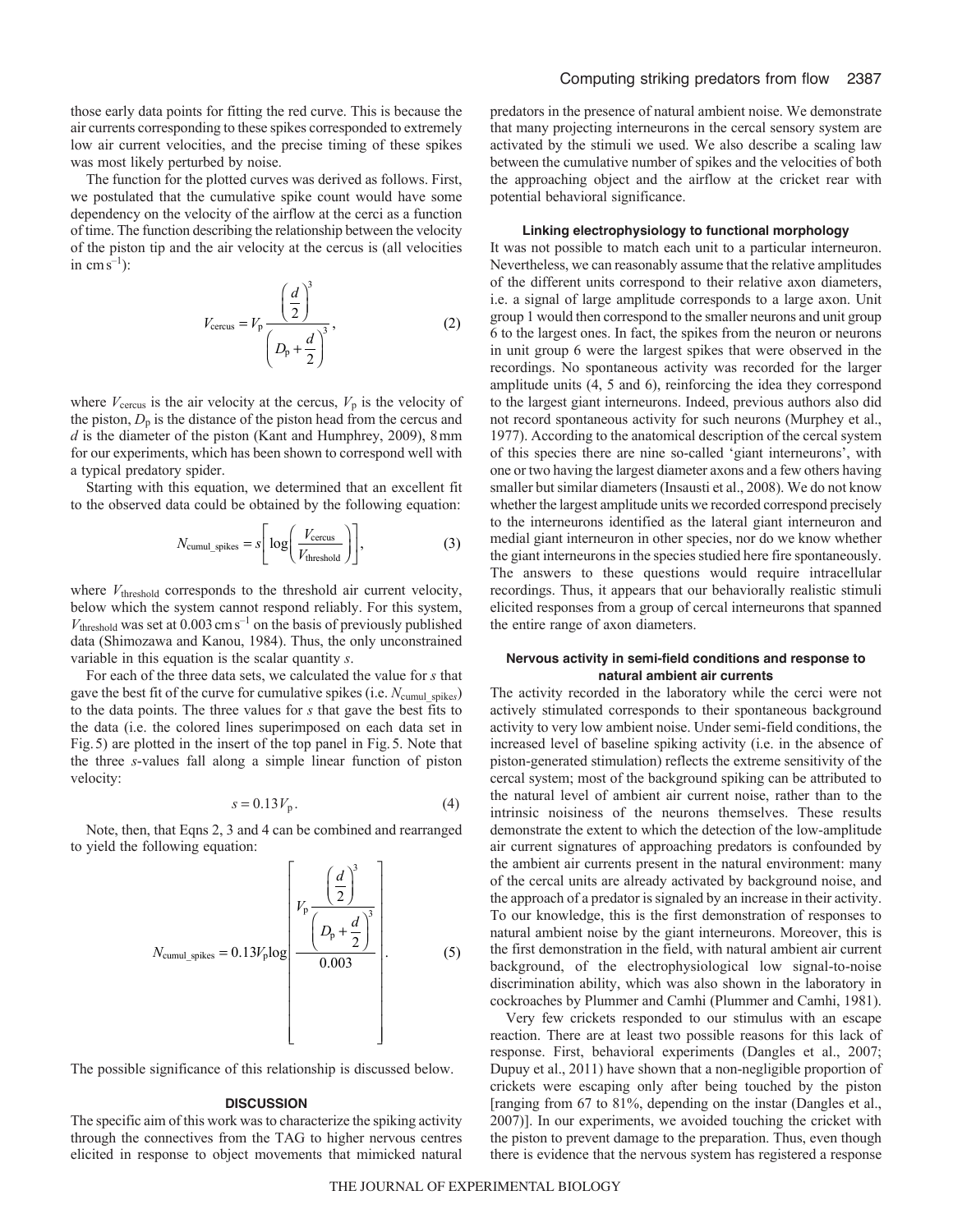to a piston movement, there is not necessarily a motor response to that stimulus. Second, the surgical procedures associated with implanting the electrodes may have reduced the behavioral responsiveness of the animal to these stimuli, even though we took care to determine that the crickets were able to walk and jump after those procedures.

The preparations used in most of the published studies on the cercal system consist of removing all the legs, the wings and often the head (Kanou and Shimozawa, 1984; Miller et al., 1991; Kanou, 1996; Clague et al., 1997; Yono and Shimozawa, 2008). Some groups go even further to obtain good signals. Mulder-Rosi et al. (Mulder-Rosi et al., 2010), for example, had only the two cerci and the ganglia-chain intact, but the digestive, reproductive and fat tissues were all removed. As we have discussed in another paper (Dupuy et al., 2011), the stimuli amplitude in those papers are often several orders of magnitude higher than the natural signal. Thus, our preparation, in which the cricket is operated but is otherwise able to move in a somewhat constricted manner, is a real achievement.

#### **Computing the airflow velocity**

The ability of crickets to escape from rapidly approaching predators implies that the cercal system must, in some sense or at some level, detect or 'compute' some parameter(s) related to the speed and dynamics of complex air current stimuli. Previous studies have shown that the spiking frequency of some giant cercal interneurons increases with increasing air current velocity (Kanou and Shimozawa, 1984; Miller et al., 1991; Chiba et al., 1992; Jacobs, 1995), and that other cercal giant interneurons require a moving 'front' of air displacement sweeping over the cerci in order to be activated (Mulder-Rosi et al., 2010). One study on cockroaches has shown the importance of air current acceleration in discriminating behaviorally relevant stimuli from background noise (e.g. Plummer and Camhi, 1981). Those authors also suggested that the acceleration could be processed by the nervous system either at the level of mechano-electrical transduction or at some higher level. Our results suggest a possible mechanism through which the nervous system may extract information about air current acceleration.

The displacements of the piston in our experiments simulate the approach of a predator, and generate airflows that are in general much weaker and have dynamical signatures that are much more realistic than stimuli used in most earlier studies. Specifically, the airflow velocity increases gradually at the level of cerci as the piston comes closer, as is the case for an approaching spider (Dangles et al., 2006b; Casas et al., 2008). This is in direct contrast to the instantaneous, uniform onset of bulk air movements generated with loudspeaker-based stimulators used for most previous studies.

The strong, systematic dependency of the cumulative interneuron responses on the velocity, position and diameter of the piston head, as represented by Eqn 5, has not been documented in previous studies using intact crickets. The relationship may be of substantial behavioral significance, in that it could in theory provide a basis for determining the time to contact of an approaching source. This operation would presumably require the existence of a higher-level decoder to integrate the cumulative spikes; such an integrating decoder could enable the animal to discriminate between 'bulk flow' air movements and air movements caused by approaching objects, and hence to make a binary decision to initiate an appropriately timed escape response. A population vector model has been proposed in cockroaches for the coding of stimulus direction (Liebenthal et al., 1994; Levi and Camhi, 2000a; Levi and Camhi, 2000b). The existence of such a higher-level integrator seems

therefore plausible in our case, but is an assumption that needs to be tested using electrophysiological methods. Furthermore, if the animal had multiple integrating decoders with different time constants, they could serve as a basis for discriminating between stimulus sources with different dynamic characteristics. Specifically, a particular type of predator would be expected to generate a cluster of possible cumulative spike count profiles such as those plotted in Fig.5. Each different class of predator would be expected to generate a profile cluster that would have a different set of typical values for  $V_p(t)$  and *d* (e.g. consider the differences between a running spider and a lunging frog). Considering the fact that there are three different variables in Eqn 5, effective discrimination might actually require the joint operation of two or more independent integrators for the cumulative spike count, each set with a different intrinsic integration time constant. As well as enabling the animal to determine the distance or time-to-strike of an approaching object, the cumulative cercal system response would theoretically provide enough information to the ensemble of integrators to enable the animal to distinguish between a small object approaching at high speed and a large object approaching at a lower speed. Thus, our results support the long-standing assumption that crickets assess some aspects of the airflow velocity as a measure of the imminence and nature of a predatory attack.

#### **ACKNOWLEDGEMENTS**

We thank M. A. Wycke for help with the experiments and T. Insausti for help with dissections and for the drawing in Fig. 1.

### **FUNDING**

This work is part of the research conducted within the Customized Intelligent Life Inspired Arrays (CILIA) project [FP6-IST-016039 to J.S.], funded by the European Community under the Information Society Technologies (IST) Program, Future and Emergent Technologies (FET), Lifelike Perception Systems action. This study was also supported by the National Institutes of Health (NIH) [grant R01 MH-064416 to J.M.]. Deposited in PMC for release after 12 months.

#### **REFERENCES**

- **Biernacki, C., Celeux, G., Govaert, G. and Langrognet, F.** (2006). Model-based cluster and discriminant analysis with the MIXMOD software. *Comput. Stat. Data Anal.* **51**, 587-600.
- **Camhi, J. M.** (1984). A case study in neuroethology: the escape system of the coackroach. In *Neuroethology: Nerve Cells and the Natural Behaviour of Animals* (ed. J. M. Camhi), pp. 79-105. Sunderland, MA: Sinauer Associates.
- **Campan, R.** (1965). Etude du cycle biologique du grillon *Nemobius sylvestris* dans la region toulousaine. *Bull. Soc. Hist. Nat. Toulouse* **100**, 371-378.
- **Casas, J., Steinmann, T. and Dangles, O.** (2008). The aerodynamic signature of running spiders. *PLoS ONE* **3**, e2116.
- **Chiba, A., Kamper, G. and Murphey, R.** (1992). Response properties of interneurons of the cricket cercal sensory system are conserved in spite of changes in peripheral receptors during maturation. *J. Exp. Biol.* **164**, 205-226.
- **Clague, H., Theunissen, F. and Miller, J. P.** (1997). Effects of adaptation on neural coding by primary sensory interneurons in the cricket cercal system. *J. Neurophysiol.* **77**, 207-220.
- **Dangles, O., Magal, C., Pierre, D., Olivier, A. and Casas, J.** (2005). Variation in morphology and performance of predator-sensing system in wild cricket populations. *J. Exp. Biol.* **208**, 461-468.
- **Dangles, O., Casas, J. and Coolen, I.** (2006a). Textbook cricket goes to the field: the ecological scene of the neuroethological play. *J. Exp. Biol.* **209**, 393-398.
- **Dangles, O., Ory, N., Steinmann, T., Christides, J. P. and Casas, J.** (2006b). Spider's attack versus cricket's escape: velocity modes determine success. *Anim. Behav.* **72**, 603-610.
- **Dangles, O., Pierre, D., Christides, J. P. and Casas, J.** (2007). Escape performance decreases during ontogeny in wild crickets. *J. Exp. Biol.* **210**, 3165-3170.
- **Dupuy, F., Casas, J., Body, M. and Lazzari, C. R.** (2011). Danger detection and escape behaviour in wood crickets. *J. Insect Physiol.* **57**, 865-871.
- **Edwards, J. S. and Palka, J.** (1974). The cerci and abdominal giant fibres of the house cricket, *Acheta domesticus.* I. Anatomy and physiology of normal adults. *Proc. R. Soc. Lond. B* **185**, 83-103.
- **Insausti, T. C., Lazzari, C. R. and Casas, J.** (2008). The terminal abdominal ganglion of the wood cricket *Nemobius sylvestris. J. Morphol.* **269**, 1539-1551.
- **Insausti, T. C., Lazzari, C. R. and Casas, J.** (2011). The morphology and fine structure of the giant interneurons of the wood cricket *Nemobius sylvestris. Tissue Cell* **43**, 52-65.
- **Jacobs, G. A.** (1995). Detection and analysis of air currents by crickets. *Bioscience* **45**, 776-785.